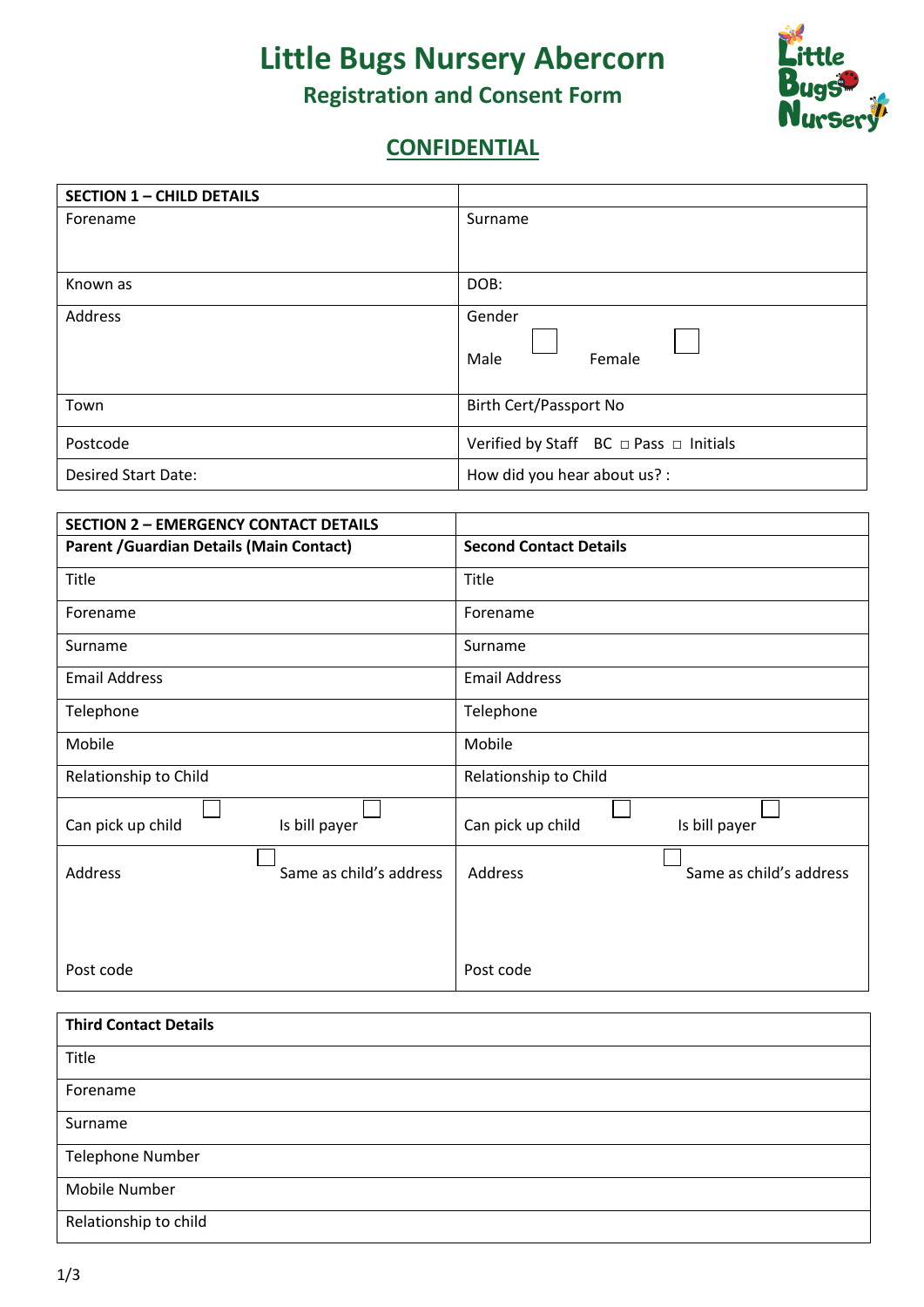| <b>SECTION 3 - PLACES REQUESTED</b><br>Please state exactly which early learning and childcare sessions you are enrolling your child to attend.* |               |         |           |          |        |
|--------------------------------------------------------------------------------------------------------------------------------------------------|---------------|---------|-----------|----------|--------|
|                                                                                                                                                  | <b>Monday</b> | Tuesday | Wednesday | Thursday | Friday |
| 8am to 1pm                                                                                                                                       |               |         |           |          |        |
| 9am to 3pm                                                                                                                                       |               |         |           |          |        |
| 8am to 4pm                                                                                                                                       |               |         |           |          |        |

**FUNDED ENTITLEMENT:** Children of an eligible age are currently entitled to 1140 hours of Early Learning and Childcare Funding per year. Little Bugs parents can choose to use this funding flexibly for either full or half day provision. Little Bugs is open 50 weeks of the year therefore eligible children have 23 hours per week to use at Little Bugs. Parents can choose to pay for additional hours. Please note that parents will be eligible to give 1 month notice if they wish to withdraw or change their child's funding. If the fee's can not be claimed from the local authority it will be the responsibility of the parent to reimburse Little Bugs Ltd.

**I would like to use hours of my child's funded entitlement per week at Little Bugs.** 

*\* While the Nursery Team aim to be aware of parents needs and wish to be supportive in meeting their requirements, it will not always be possible to offer the sessions requested.*

| Is your child on a split nursery placement? Yes<br>Other<br>No<br>nursery provider:                                                                                                                             |                          |
|-----------------------------------------------------------------------------------------------------------------------------------------------------------------------------------------------------------------|--------------------------|
| What primary school do you intend to enrol your child to?                                                                                                                                                       |                          |
|                                                                                                                                                                                                                 |                          |
|                                                                                                                                                                                                                 |                          |
|                                                                                                                                                                                                                 |                          |
| <b>SECTION 4 - CHILD HEALTH INFORMATION</b>                                                                                                                                                                     |                          |
| Medical Information/Contacts – please provide details of any medical conditions of which the Nursery<br>Team should be aware (e.g. asthma, allergies, eyesight, hearing problems, speech therapy, epilepsy etc) |                          |
| Does the child have any medical condition, disability, additional support needs or receive regular<br>medication?                                                                                               |                          |
|                                                                                                                                                                                                                 | N٥<br>Yes                |
| If yes, please give details                                                                                                                                                                                     |                          |
| Doctor's Surgery                                                                                                                                                                                                | Surgery Telephone Number |
| <b>Surgery Address</b>                                                                                                                                                                                          |                          |

Professionals currently involved with the child (eg. Social Worker, Health Visitor etc):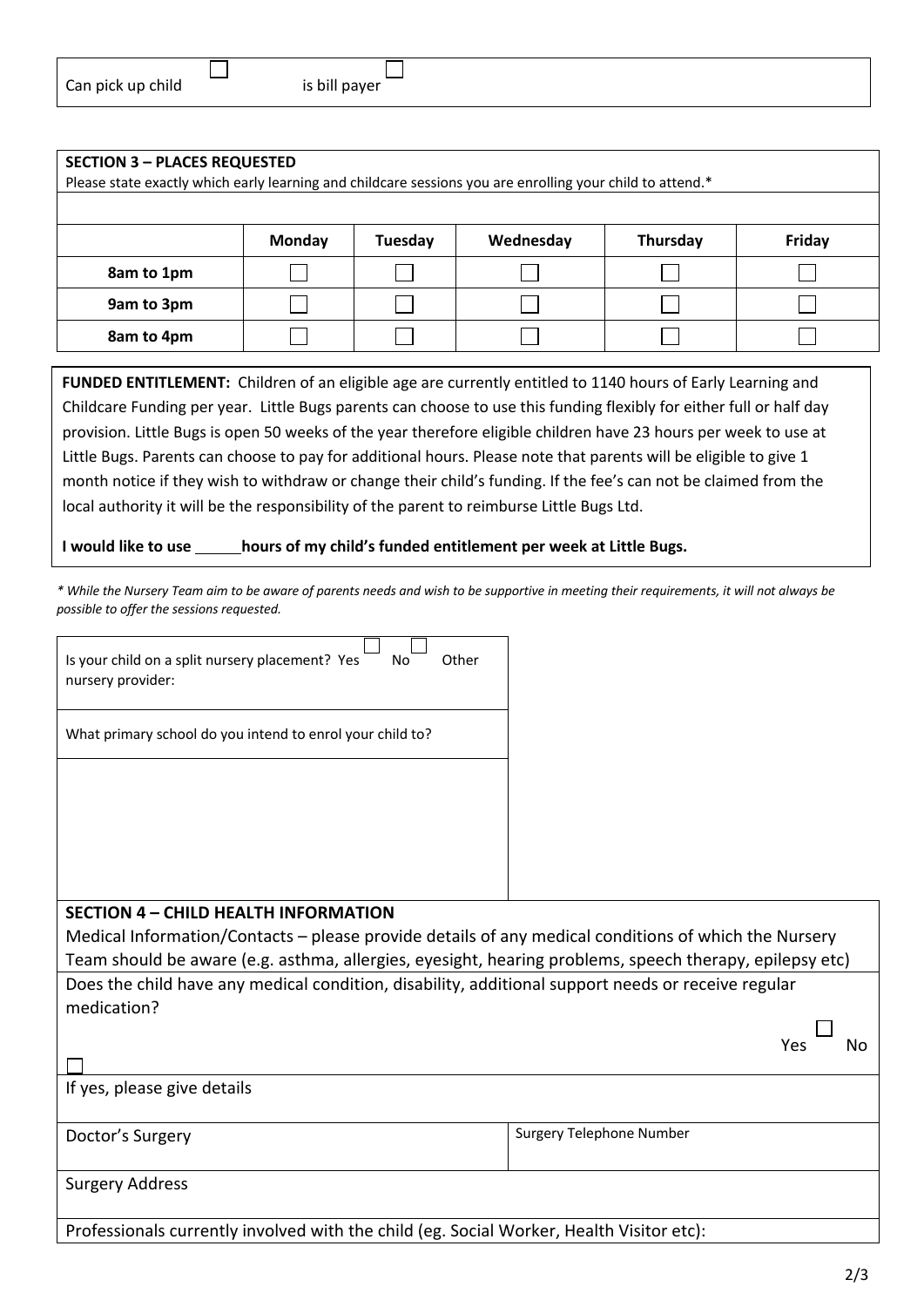Do you give Little Bugs consent to share information on your child to other agencies as required including SALT, Health Visitor, Social Worker?

 $Yes$  No

*Little Bugs have the right to share your child's information to the appropriate professionals without consent if we are concerned about the welfare of the child.*

| SECTION 5 - SUN BLOCK/MIDGE AND ADDITIONAL CONSENTS (please tick<br>yes/no)                                                 | <b>Yes</b> | <b>No</b> |
|-----------------------------------------------------------------------------------------------------------------------------|------------|-----------|
| Do you give permission for early years staff to apply sun block/midge repellent to<br>your child if it is deemed necessary? |            |           |
| Do you require to provide information relating to religion e.g. observance of<br>religious festivals, prohibited foods?     |            |           |
| Does your child have any non-medical dietary requirements e.g. vegetarian, no e-<br>numbers?                                |            |           |
| If yes, please give details                                                                                                 |            |           |

## **SECTION 6 – ETHNIC BACKGROUND**

You are not required to answer the following questions; however the information is extremely valuable as it is used to check that equal opportunities are afforded to all children.

Child's first language

Other languages spoken

Child's ethnic origin

## **SECTION 7 – ANY OTHER RELEVANT INFORMATION**

**The information on this form is covered by the DATA PROTECTION ACT and will be entered into a computer system for the purpose of Early Years administration.**

**Little Bugs Ltd cannot be held responsible for the consequences of non-disclosure of information**